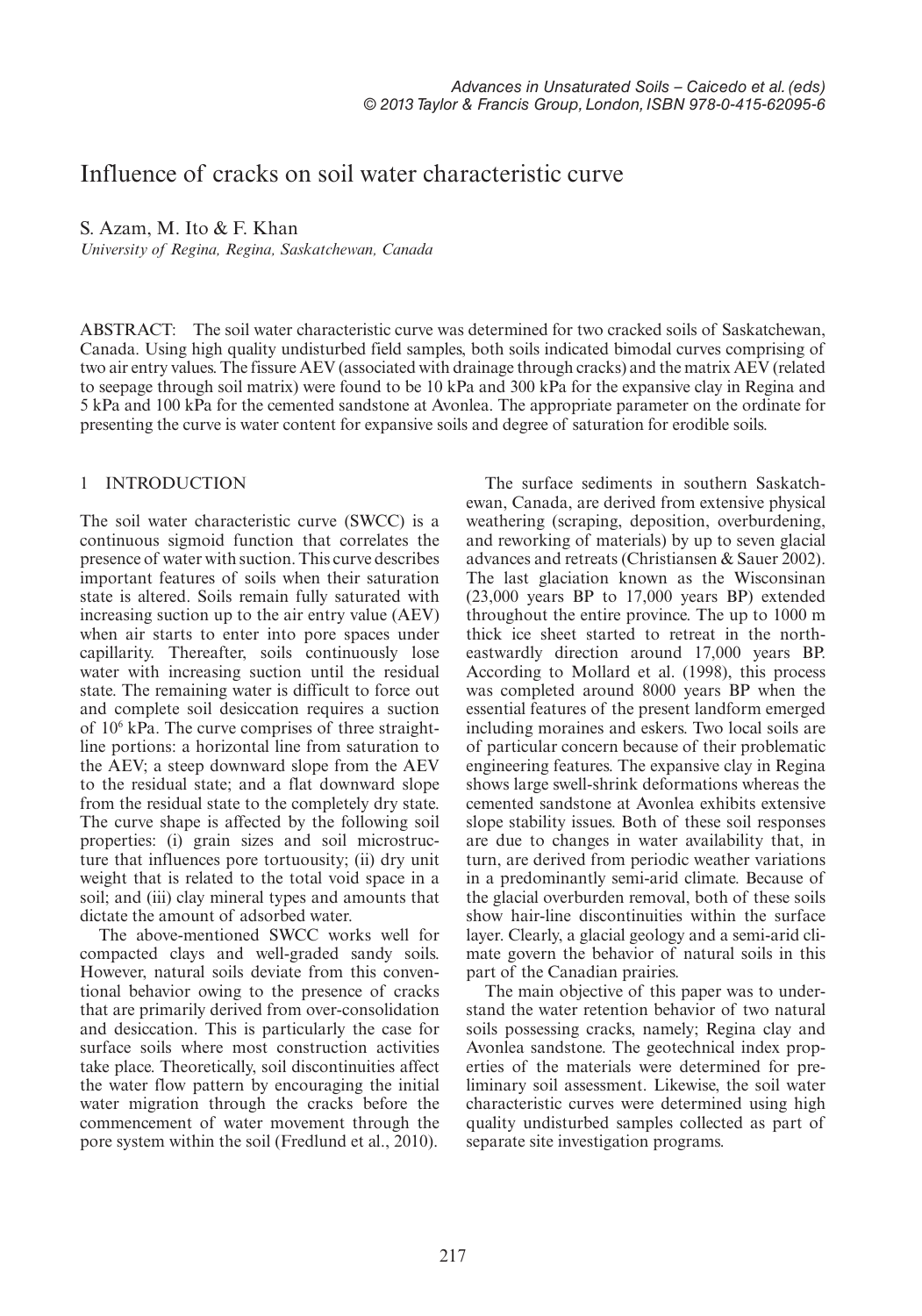## 2 GEOTECHNICAL INDEX PROPERTIES

The geotechnical index properties were determined according to the ASTM test methods as follows: (i) field water content (*w*) by the Standard Test Methods for Laboratory Determination of Water (Moisture) Content of Soil and Rock by Mass (D2216-05); (ii) field dry unit weight  $(\gamma_d)$  by the Standard Test Method for Density of Soil in Place by the Drive-Cylinder Method (D2937-10); (iii) specific gravity  $(G_s)$  by the Standard Test Methods for Specific Gravity of Soil Solids by Water Pycnometer (D854-10); (iv) liquid limit  $(w_l)$ , plastic limit  $(w_p)$  and plasticity index  $(I_n)$  by the Standard Test Methods for Liquid Limit, Plastic Limit, and Plasticity Index of Soils (D4318-10); and (v) grain size distribution by the Standard Test Method for Particle-Size Analysis of Soils (D422-63(2007)). The entire grain size distribution data is not given in this paper.

Table 1 provides a summary of the geotechnical index properties of the investigated soils. Despite a closely matching specific gravity, the Regina clay had a dry unit of  $1.34$  g/cm<sup>3</sup> and a void ratio of 1.05 whereas the Avonlea sandstone had a dry unit of 1.61  $g/cm<sup>3</sup>$  and a void ratio of 0.7. This indicates the finer and fissured nature of the former deposit and the coarser and dense nature of the latter sediment. Furthermore, the two materials were found to be quite different from one another in terms of their water adsorption capacity. The Regina clay was characterized by a high liquid limit (83%) and plasticity index (53%) that is attributed to the presence of expansive clay minerals in the soil (Ito & Azam 2009). In contrast, the Avonlea sandstone exhibited a lower liquid limit (39%) and plasticity index (8%) because of the predominance of nonclay minerals such as quartz, calcite, and feldspar (Imumorin & Azam 2011). These observations correlated well with the clay size fraction that measured 66% and 13% for the two sediments,

Table 1. Summary of geotechnical index properties.

| Property                                             | Regina<br>clay | Avonlea<br>sandstone |
|------------------------------------------------------|----------------|----------------------|
| Field Water Content, $w(\%)$                         | 31             | 5                    |
| Field Dry Unit Weight, $\gamma$ (g/cm <sup>3</sup> ) | 1.34           | 1.61                 |
| Specific Gravity, $Gc$                               | 2.75           | 2.73                 |
| Field Void Ratio, e*                                 | 1.05           | 0.7                  |
| Field Degree of Saturation, $S(\%)^{\dagger}$        | 81             | 20                   |
| Liquid Limit, $w_i$ (%)                              | 83             | 39                   |
| Plastic Limit, $w_p$ (%)                             | 30             | 31                   |
| Plasticity Index, $I_p$ (%)                          | 53             | 8                    |
| Clay Size Fraction, $C(\%)$                          | 66             | 13                   |
| <b>USCS</b> Symbol                                   | CH             | SМ                   |

 $e = (G_2 \gamma / \gamma / 2) - 1$ 

$$
^{\dagger} S = w \ G / e
$$

respectively. Based on the Unified Soil Classification System (USCS), the Regina clay was classified as CH (clay with high plasticity) whereas the Avonlea sandstone was classified as SM (silty sand).

#### 3 WATER RETENTION BEHAVIOR

The SWCC was determined according to the ASTM Standard Test Methods for Determination of the Soil Water Characteristic Curve for Desorption Using a Hanging Column, Pressure Extractor, Chilled Mirror Hygrometer, and/or Centrifuge (D6836-02(2008)e2) on 10 mm thick samples obtained from undisturbed cores. Predetermined suction values were applied using pressure plate/ membrane extractors manufactured by Soil Moisture Equipment Inc. The porous plates and the cellulose membranes were submerged in distilled and de-aired water for 24 hours to expel air bubbles. Thereafter, the specimens along with the retaining ring were placed on their respective porous plate or cellulose membrane and allowed to saturate. Next, the excess water was removed and each plate or membrane was placed in the designated extractor. For each suction value, the expelled water from the samples was monitored in a graduated burette. When two consecutive readings nearly matched over a 24 hour period, the test was terminated and the sample water content was determined.

For Regina clay, test data were compared with estimations using a unimodal equation (Fredlund et al., 2000) that utilized the geotechnical index properties (*w*,  $G_s$ , and  $\gamma_d$ ) and the best fit of the measured GSD data (Fredlund et al., 2002). Based on a physico-empirical approach, the computer software of SoilVision Systems Ltd. divided the GSD into uniform particle sizes, each size assigned an individual SWCC calculated from the database of measured SWCC, and all summed to develop the entire curve.



*Figure 1.* SWCC of Regina clay.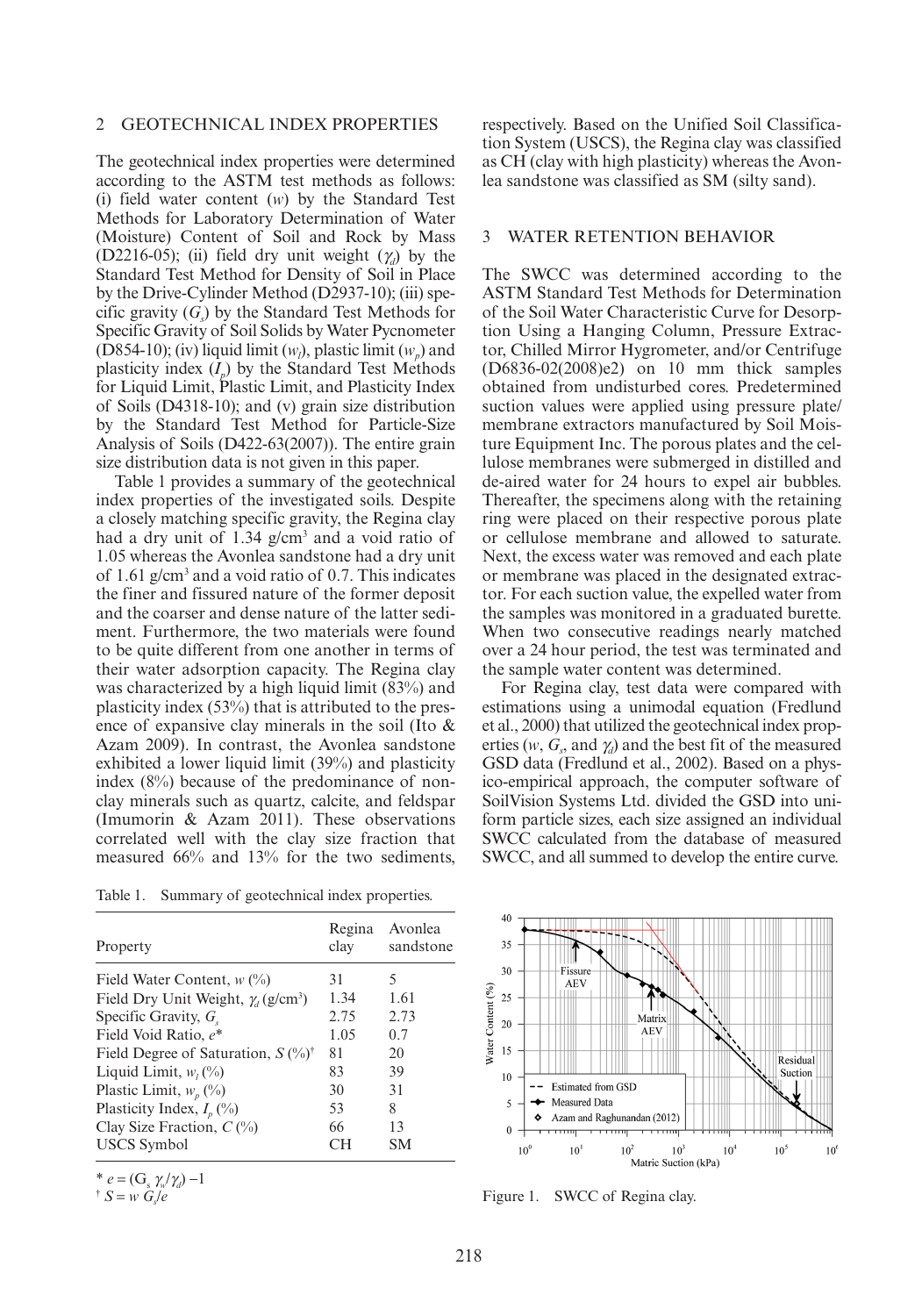Figure 1 gives the SWCC of Regina clay. The estimated SWCC followed the typical theoretical trend. The full saturation water content equaling 38% remained constant up to the AEV of 300 kPa. Desaturation occurred at an increased rate between the AEV and the residual suction of 2000,000 kPa (at  $w = 5\%$ ) and the curve finally joined the abscissa at 106 kPa under completely dry soil conditions.

The measured data fitted well to a bimodal distribution with two air entry values: a lower value (10 kPa) corresponding to drainage through fissures followed by a higher value (300 kPa) associated with seepage through the soil matrix. When the undisturbed samples were gradually desatuarted, air first entered into the fissures at low suction. Although these fissures are sealed due to hydration of expansive soils (Azam & Wilson 2006), numerous swell-shrink cycles over geologic time render these discontinuities to have much lower tensile strengths than the soil aggregates. This led to a quick drainage through these paths of least resistance. Subsequent application of suction affected the soil aggregates and eventually forced air to enter into the pore system of the aggregate. The matrix AEV matched the one obtained from GSD estimation because water movement through an aggregate is governed by the arrangement of individual particles. Furthermore, the downward SWCC shift of the undisturbed soil is attributed to its flocculated morphology in contrast to a dispersed fabric for the GSD sample (dispersion was ensured using sodium hexametaphosphate). The corresponding larger pores in the geologic samples were easy to dewater because of a reduced capillarity. This resulted in a greater water content reduction at the same matric suction. Beyond the residual state, the two curves converged as the water present in both of the samples was electrochemically attached to the clay surfaces. The 5% residual water corresponded to the adsorbed water, as confirmed through thermogravimetric analysis (data not given in this paper).

The SWCC given in the form of water content versus matric suction is the best representation for expansive soils. The measured value of gravimetric water content is independent of volume increase due to sample saturation. The use of the degree of saturation on the ordinate is not appropriate because it depends on void ratio. Furthermore, the definition of the degree of saturation for fissured expansive soils is not straight forward. Since such soils consist of discontinuities and soil aggregates, the calculated degree of saturation pertains to an average value for the entire soil mass. A more accurate approach for this calculation is to consider only the soil aggregates as saturated (up to the matrix AEV) and the fissures as air filled cracks. This is close to an equilibrium field microstructure that allows alternate swelling and shrinkage (Ito & Azam 2010). In this approach, the change of water volume in the soil mass equates to the volume change of the soil aggregates and that of the cracks. Gens & Alonso (1992) explained the two levels of soil structure in their framework as follows: the microstructure is governed by physicochemical interactions between the expansive clay minerals thereby forming aggregates whereas the macrostructure includes both the aggregates and the fissures.

Figure 2 presents the SWCC of Avonlea sandstone. Once again, the measured data fitted well to a bimodal distribution with two air entry values: a lower value (5 kPa) corresponding to drainage through cracks followed by a higher value (100 kPa) associated with flow through the soil matrix. When the field samples were progressively desaturated, air first entered into the discontinuities at low suction. Material erosion and dissolution during water flow enlarged these features thereby resulting in a lower fissure AEV compared to that of Regina clay. The fissures originate from geologic overburden removal and grow over time under the harsh climate prevalent in the area. Seasonal variations in water availability (snow melt in spring and rainfall in summer) and water deficiency (low rainfall and freezing in fall and winter) result in physical and chemical weathering of the deposit at Avonlea (Imumorin & Azam 2011). The associated reduction in grain sizes precludes the use of GSD for SWCC estimation. Furthermore, the finer particles get trapped in the relatively bigger soil pores left behind by the coarser particles and impart dual porosity to sandstone. Water flow through the newly formed smaller pores result in a high matrix AEV, albeit three times lower than that of Regina clay. Finally, the residual suction was found to be only 1200 kPa at  $S = 15\%$ . The low matrix AEV and residual suction are attributed to the low clay content of the sandstone.



Figure 2. SWCC of Avonlea sandstone.